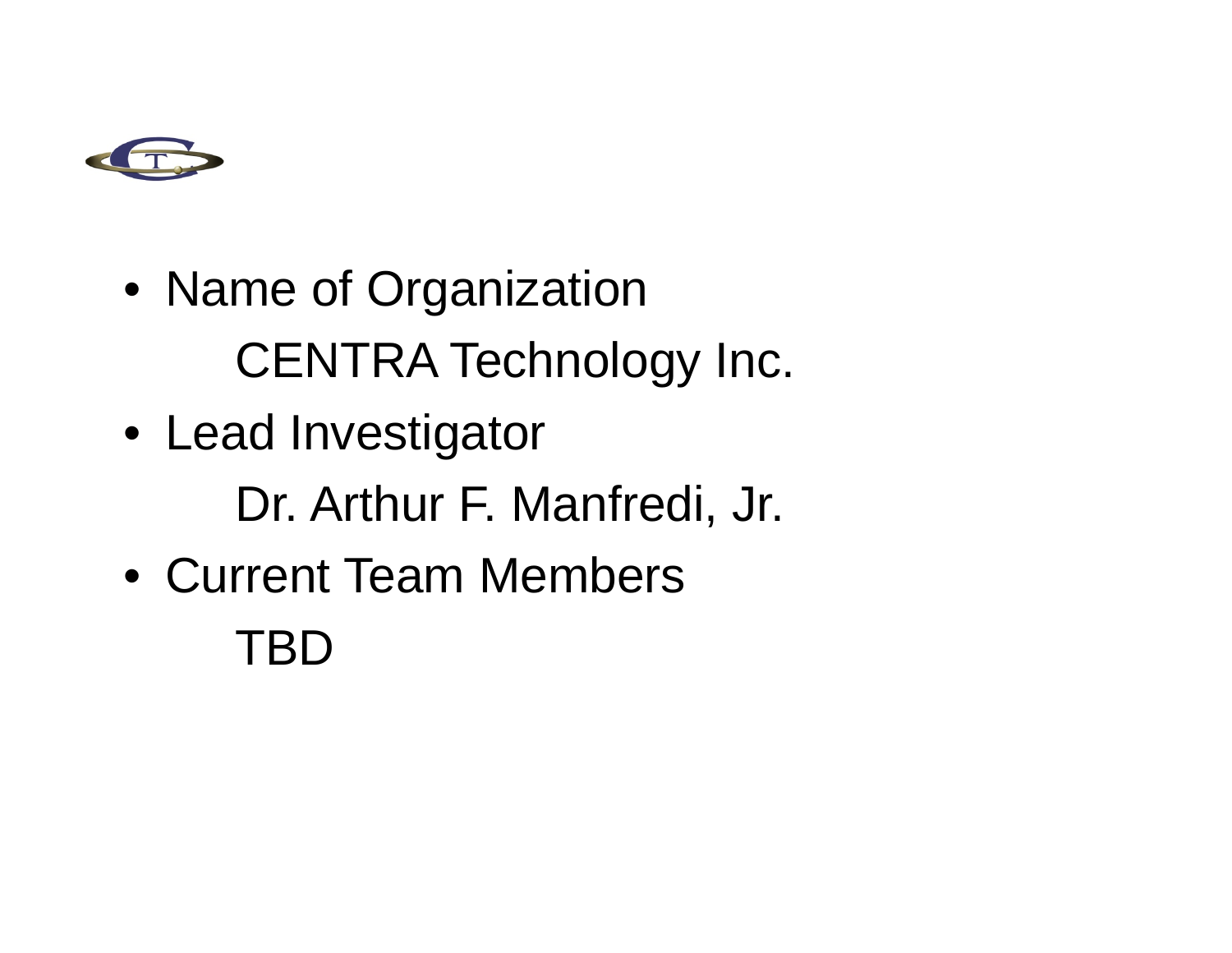

- Research areas of interest
	- Foreign languages
	- –Foreign cultures
	- –– The decision-making and perception of foreign actors as they affect security issues of interest to the United States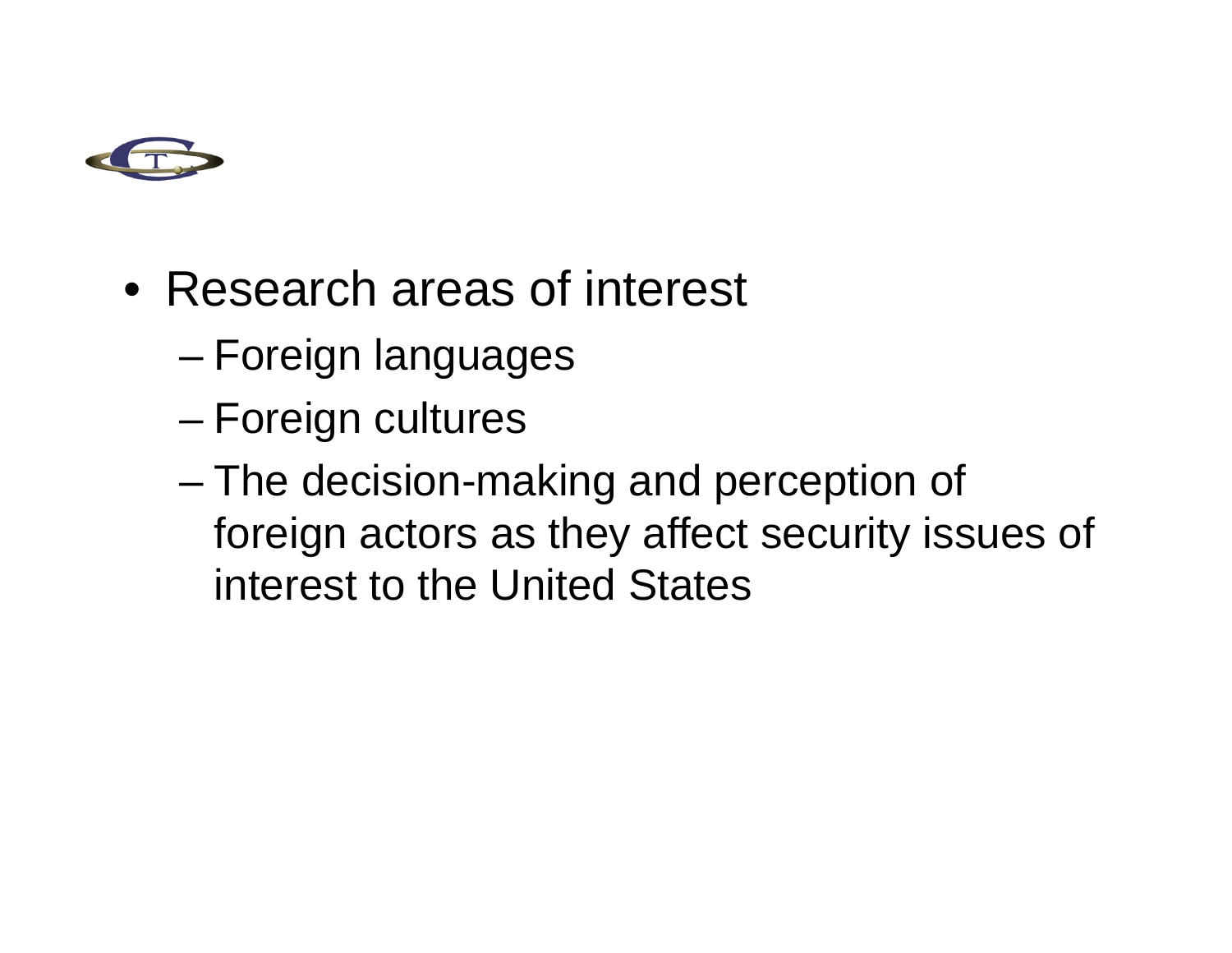

- CENTRA is high-technology small business providing analytic, technical, risk assessment, engineering, and management support to the government and private sector.
- Clients for our foreign language work span US Intelligence, Defense and Law Enforcement.
- We have a staff of over 500
	- –– Economics, engineering, international culture and languages, transnational issues, military affairs, science and technology issues, homeland security, analytic methods, and open source analysis.
	- –– Have served in a wide range of operational, policy, and analytical positions in US Government and private industry—and in all 16 US intelligence agencies.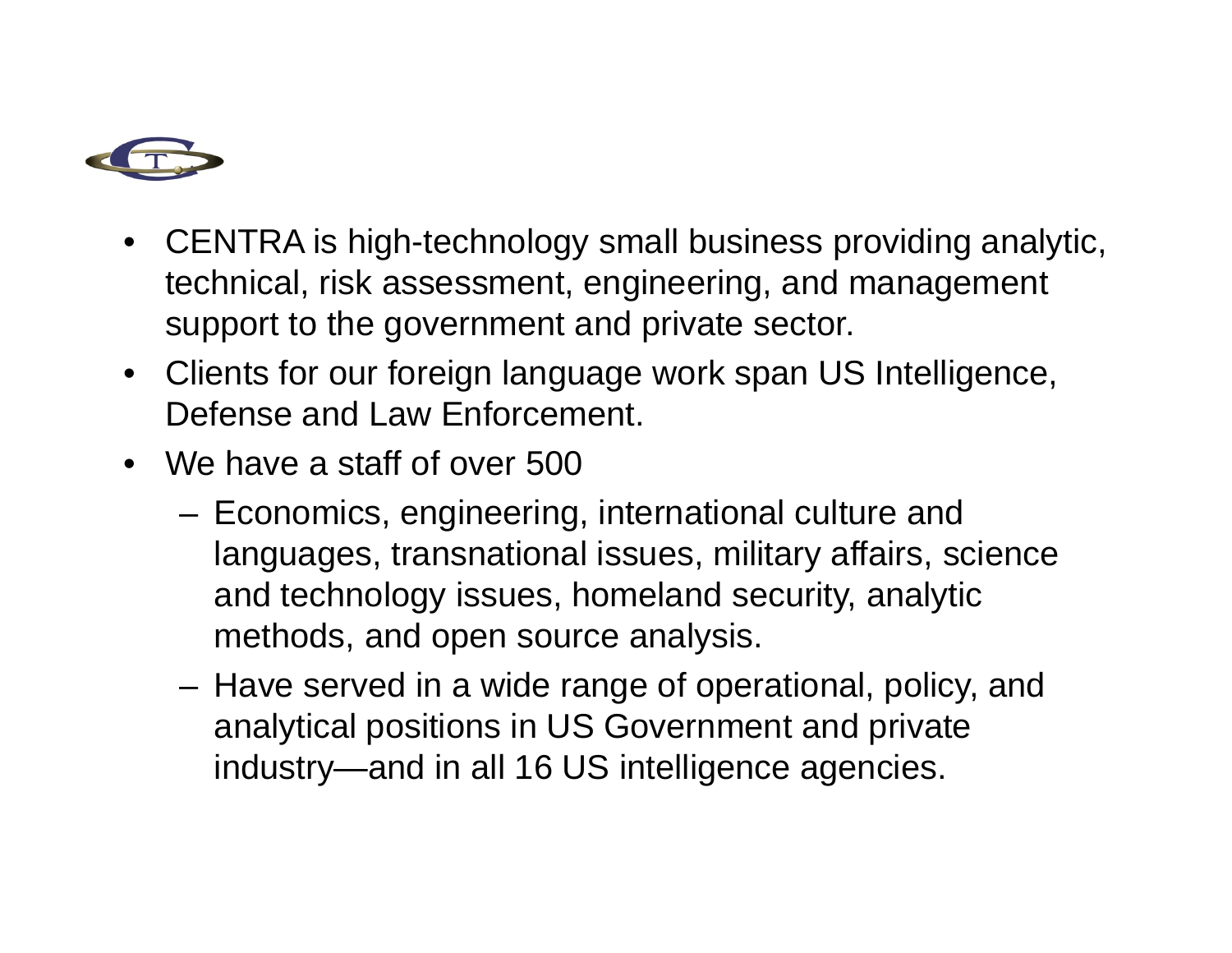

- CENTRA seeks to join a Metaphor Prime, offering especially foreign language and culture expertise
	- Personnel have outstanding research skills, academic credentials, and foreign language capabilities.
	- –– Native or professional-level capabilities in 18 languages.
	- Have worked and lived in over 40 countries.
	- – Language expertise on countries such as China, Korea, Japan, Russia, Ukraine, Turkey, Colombia, Iraq, Pakistan, Afghanistan and Iran.